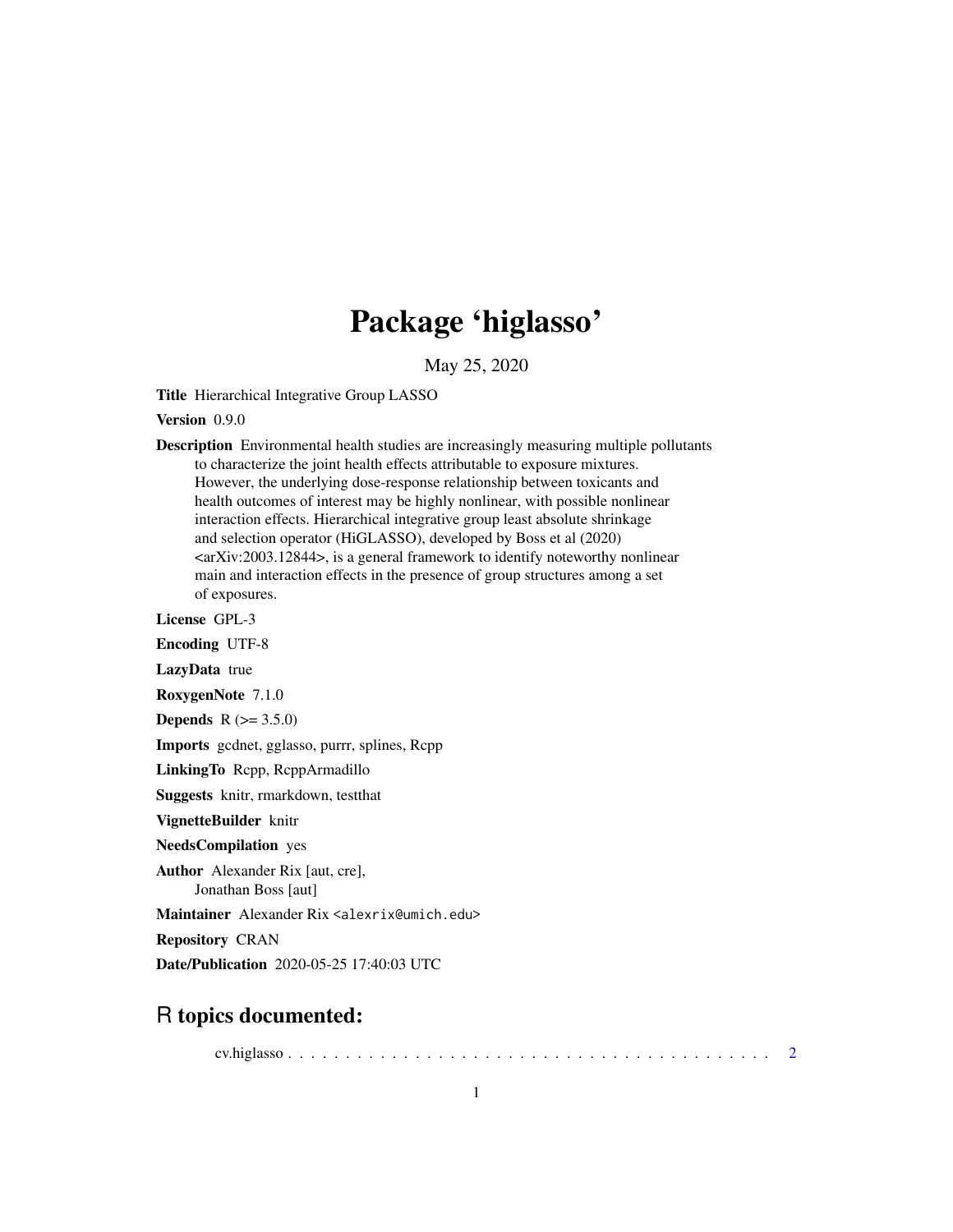#### <span id="page-1-0"></span>2 cv.higlasso

| $print.cv.higlasso \ldots \ldots \ldots \ldots \ldots \ldots \ldots \ldots \ldots \ldots \ldots \ldots \ldots$ |  |
|----------------------------------------------------------------------------------------------------------------|--|
|                                                                                                                |  |
|                                                                                                                |  |

cv.higlasso *Cross Validated Hierarchical Integrative Group LASSO*

#### Description

Does k-fold cross-validation for higlasso, and returns optimal values for lambda1 and lambda2.

#### Usage

```
cv.higlasso(
 Y,
 X,
  Z,
 method = c("aenet", "gglasso"),
 lambda1 = NULL,lambda2 = NULL,nlambda1 = 10,
 nlambda2 = 10,
  lambda.min.ratio = 0.05,
 nfolds = 5,
  foldid = NULL,
  sigma = 1,
  degree = 2,
 maxit = 5000,
  tol = 1e-05)
```
#### Arguments

| Y       | A length n numeric response vector                                                                                                                                                                       |
|---------|----------------------------------------------------------------------------------------------------------------------------------------------------------------------------------------------------------|
| X       | A n x p numeric matrix                                                                                                                                                                                   |
| 7       | A n x m numeric matrix                                                                                                                                                                                   |
| method  | Type of initialization to use. Possible choices are gglasso for group LASSO<br>and aenet for adaptive elastic net. Default is aenet                                                                      |
| lambda1 | A numeric vector of main effect penalties on which to tune By default, lambda1<br>= NULL and higlasso generates a length nlambda1 sequence of lambda1s based<br>off of the data and min. lambda. ratio   |
| lambda2 | A numeric vector of interaction effects penalties on which to tune. By default,<br>lambda2 = NULL and generates a sequence (length nlambda2) of lambda2s based<br>off of the data and min. lambda. ratio |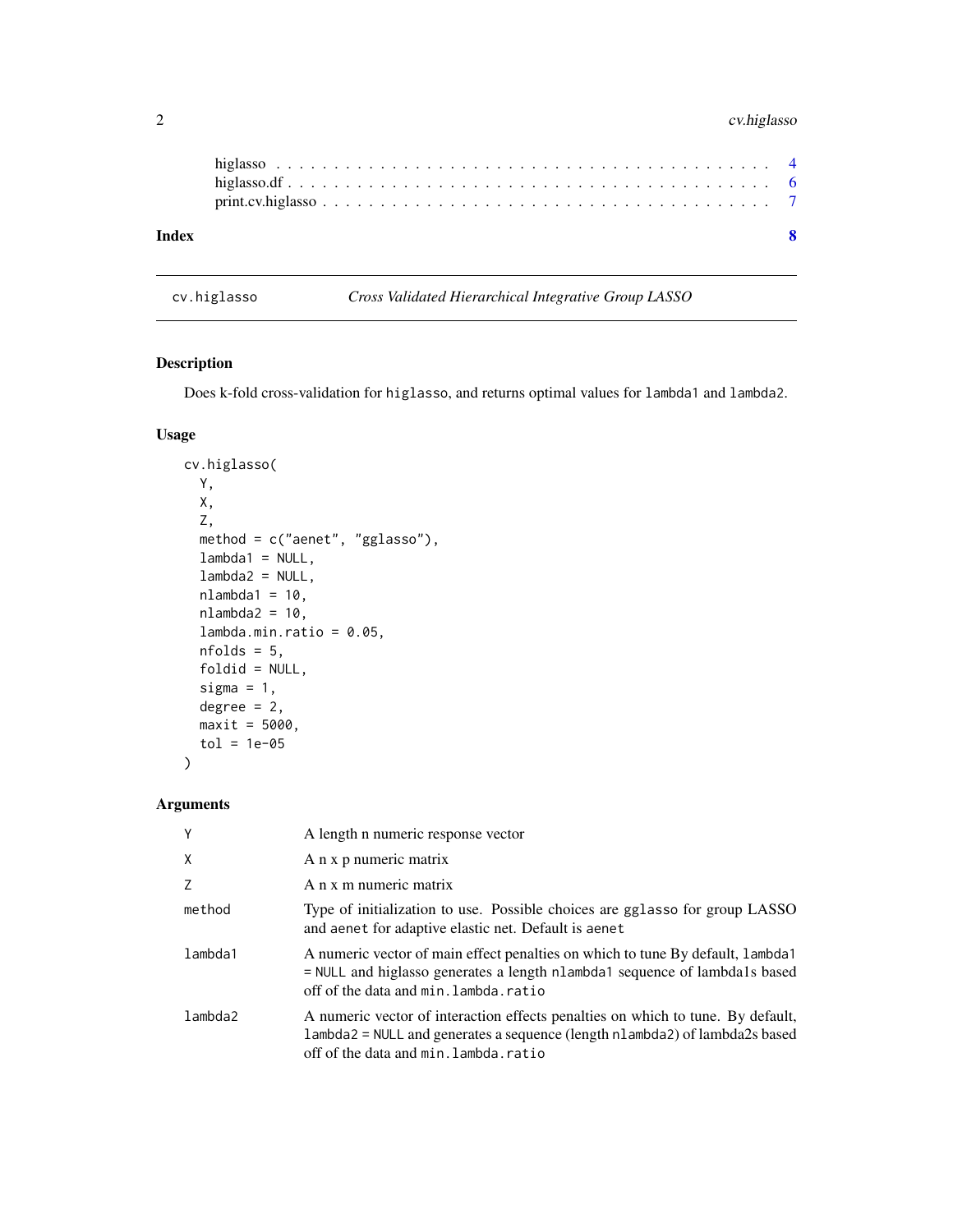#### cv.higlasso 3

| The number of lambdal values to generate. Default is 10, minimum is 2. If<br>lambda1 != NULL, this parameter is ignored                                                                             |  |  |  |
|-----------------------------------------------------------------------------------------------------------------------------------------------------------------------------------------------------|--|--|--|
| The number of lambda2 values to generate. Default is 10, minimum is 2. If<br>lambda2 != NULL, this parameter is ignored                                                                             |  |  |  |
| lambda.min.ratio                                                                                                                                                                                    |  |  |  |
| Ratio that calculates min lambda from max lambda. Ignored if 'lambda1' or<br>'lambda2' is non NULL. Default is 0.05                                                                                 |  |  |  |
| Number of folds for cross validation. Default is 10. The minimum is 3, and<br>while the maximum is the number of observations (ie leave one out cross vali-<br>dation)                              |  |  |  |
| An optional vector of values between 1 and max (foldid) identifying what fold<br>each observation is in. Default is NULL and cv. higlasso will automatically<br>generate foldid based off of nfolds |  |  |  |
| Scale parameter for integrative weights. Technically a third tuning parameter<br>but defaults to 1 for computational tractability                                                                   |  |  |  |
| Degree of bs basis expansion. Default is 2                                                                                                                                                          |  |  |  |
| Maximum number of iterations. Default is 5000                                                                                                                                                       |  |  |  |
| Tolerance for convergence. Defaults to 1e-5                                                                                                                                                         |  |  |  |
|                                                                                                                                                                                                     |  |  |  |

#### Details

There are a few things to keep in mind when using cv.higlasso

- higlasso uses the strong heredity principle. That is, X\_1 and X\_2 must included as main effects before the interaction X\_1 X\_2 can be included.
- While higlasso uses integrative weights to help with estimation, higlasso is more of a selection method. As a result, cv.higlasso does not output coefficient estimates, only which variables are selected.
- Simulation studies suggest that higlasso is a very conservative method when it comes to selecting interactions. That is, higlasso has a low false positive rate and the identification of a nonlinear interaction is a good indicator that further investigation is worthwhile.
- cv.higlasso can be slow, so it may may be beneficial to tweak some of its settings (for example, nlambda1, nlambda2, and nfolds) to get a handle on how long the method will take before running the full model.

As a side effect of the conservativeness of the method, we have found that using the 1 standard error rule results in overly sparse models, and that lambda.min generally performs better.

#### Value

An object of type cv.higlasso with 7 elements

lambda An nlambda1 x nlambda2 x 2 array containing each pair (lambda1,lambda2) pair.

lambda.min lambda pair with the lowest cross validation error

#### lambda.1se

cvm cross validation error at each lambda pair. The error is calculated from the mean square error.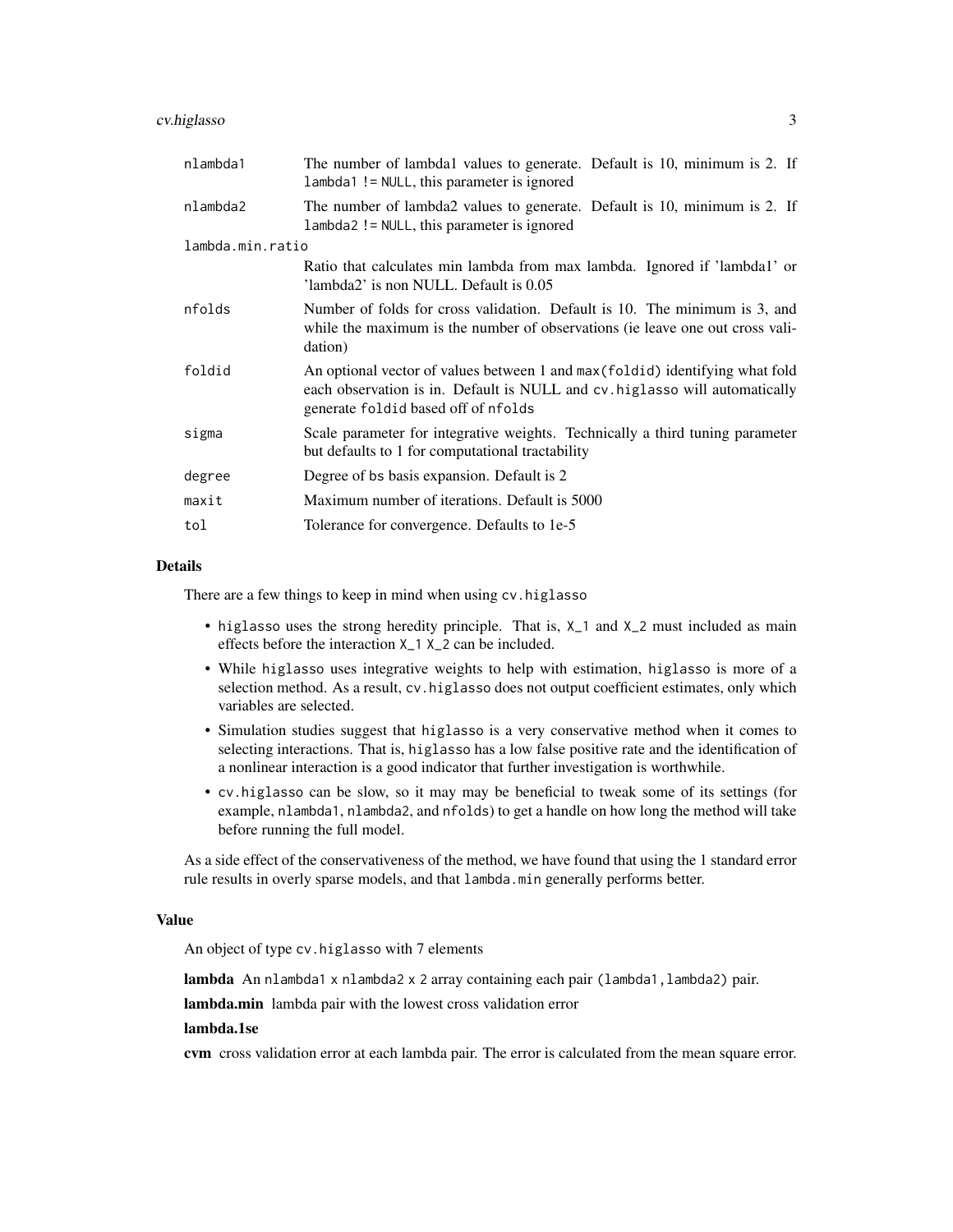<span id="page-3-0"></span>4 higlasso and the contract of the contract of the contract of the contract of the contract of the contract of the contract of the contract of the contract of the contract of the contract of the contract of the contract of

cvse standard error of cvm at each lambda pair.

higlasso.fit higlasso output from fitting the whole data.

call The call that generated the output.

#### Author(s)

Alexander Rix

#### References

A Hierarchical Integrative Group LASSO (HiGLASSO) Framework for Analyzing Environmental Mixtures. Jonathan Boss, Alexander Rix, Yin-Hsiu Chen, Naveen N. Narisetty, Zhenke Wu, Kelly K. Ferguson, Thomas F. McElrath, John D. Meeker, Bhramar Mukherjee. 2020. arXiv:2003.12844

#### Examples

```
library(higlasso)
```

```
X <- as.matrix(higlasso.df[, paste0("V", 1:7)])
Y <- higlasso.df$Y
Z \leftarrow matrix(1, nrow(X))# This can take a bit of time
fit <- cv.higlasso(Y, X, Z)
print(fit)
```
higlasso *Hierarchical Integrative Group LASSO*

#### Description

HiGLASSO is a regularization based selection method designed to detect non-linear interactions between variables, particularly exposures in environmental health studies.

#### Usage

```
higlasso(
 Y,
 X,
  Z,
 method = c("aenet", "gglasso"),
  lambda1 = NULL,lambda2 = NULL,nlambda1 = 10,
```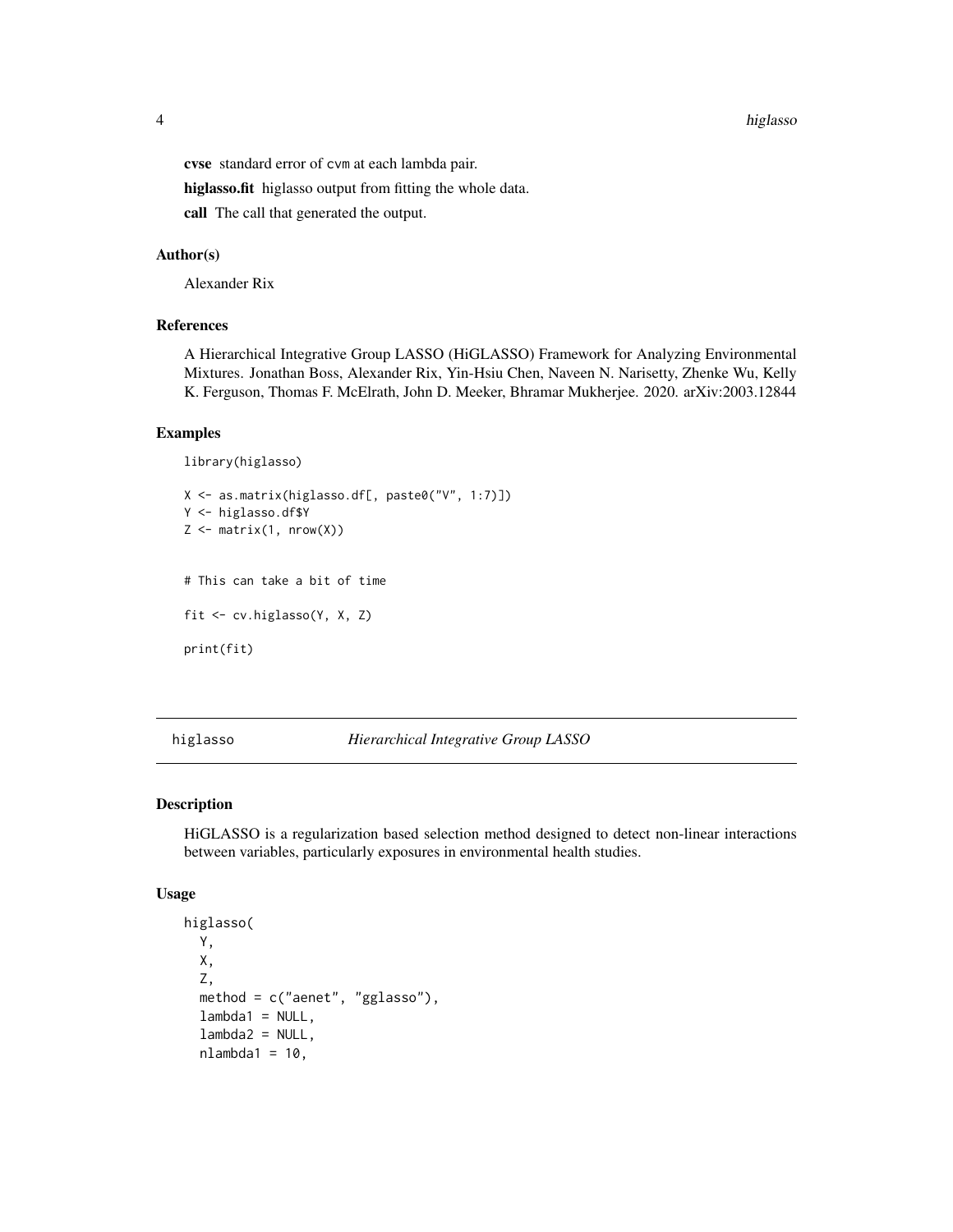#### higlasso 55 and 55 and 55 and 55 and 55 and 55 and 55 and 55 and 55 and 55 and 55 and 55 and 55 and 55 and 55 and 55 and 55 and 55 and 55 and 55 and 55 and 55 and 55 and 55 and 55 and 55 and 55 and 55 and 55 and 55 and 55

```
nlambda2 = 10,
  lambda.min.ratio = 0.05,sigma = 1,
  degree = 2,
 maxit = 5000,
  tol = 1e-05)
```
#### Arguments

| Y                | A length n numeric response vector                                                                                                                                                                       |  |  |
|------------------|----------------------------------------------------------------------------------------------------------------------------------------------------------------------------------------------------------|--|--|
| Χ                | A n x p numeric matrix of covariates to basis expand                                                                                                                                                     |  |  |
| Z                | A n x m numeric matrix of non basis expanded and non regularized covariates                                                                                                                              |  |  |
| method           | Type of initialization to use. Possible choices are gglasso for group LASSO<br>and aenet for adaptive elastic net. Default is aenet                                                                      |  |  |
| lambda1          | A numeric vector of main effect penalties on which to tune By default, lambda1<br>= NULL and higlasso generates a length nlambda1 sequence of lambda1s based<br>off of the data and min. lambda. ratio   |  |  |
| lambda2          | A numeric vector of interaction effects penalties on which to tune. By default,<br>lambda2 = NULL and generates a sequence (length nlambda2) of lambda2s based<br>off of the data and min. lambda. ratio |  |  |
| nlambda1         | The number of lambda1 values to generate. Default is 10, minimum is 2. If<br>lambda1 != NULL, this parameter is ignored                                                                                  |  |  |
| nlambda2         | The number of lambda2 values to generate. Default is 10, minimum is 2. If<br>lambda2 != NULL, this parameter is ignored                                                                                  |  |  |
| lambda.min.ratio |                                                                                                                                                                                                          |  |  |
|                  | Ratio that calculates min lambda from max lambda. Ignored if 'lambda1' or<br>'lambda2' is non NULL. Default is 0.05                                                                                      |  |  |
| sigma            | Scale parameter for integrative weights. Technically a third tuning parameter<br>but defaults to 1 for computational tractability                                                                        |  |  |
| degree           | Degree of bs basis expansion. Default is 2                                                                                                                                                               |  |  |
| maxit            | Maximum number of iterations. Default is 5000                                                                                                                                                            |  |  |
| tol              | Tolerance for convergence. Default is 1e-5                                                                                                                                                               |  |  |
|                  |                                                                                                                                                                                                          |  |  |

#### Details

There are a few things to keep in mind when using higlasso

- higlasso uses the strong heredity principle. That is, X\_1 and X\_2 must included as main effects before the interaction X\_1 X\_2 can be included.
- While higlasso uses integrative weights to help with estimation, higlasso is more of a selection method. As a result, higlasso does not output coefficient estimates, only which variables are selected.
- Simulation studies suggest that higlasso is a very conservative method when it comes to selecting interactions. That is, higlasso has a low false positive rate and the identification of a nonlinear interaction is a good indicator that further investigation is worthwhile.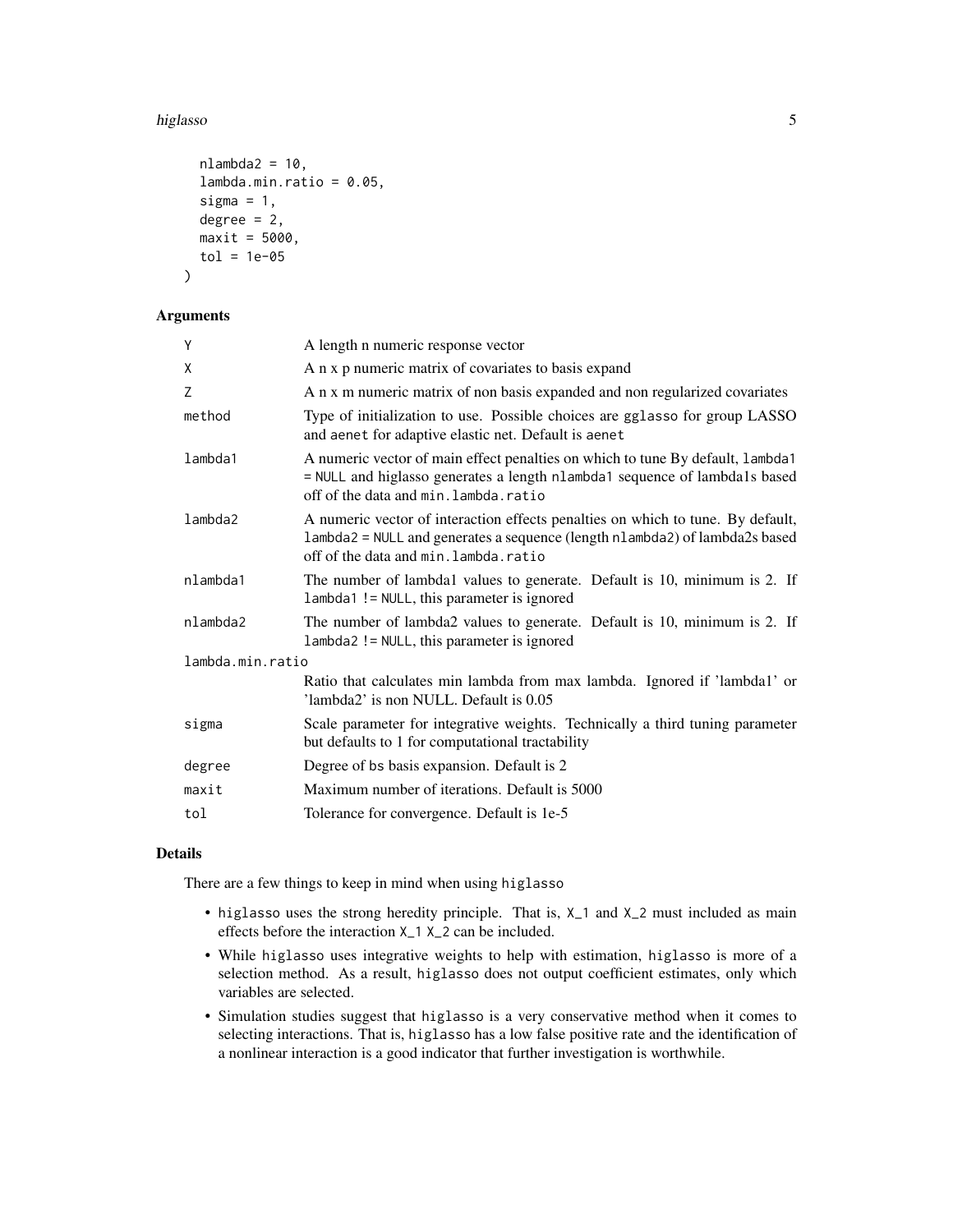<span id="page-5-0"></span>• higlasso can be slow, so it may may be beneficial to tweak some of its settings (for example, nlambda1 and nlambda2) to get a handle on how long the method will take before running the full model.

#### Value

An object of type "higlasso" with 4 elements:

- lambda An nlambda1 x nlambda2 x 2 array containing each pair (lambda1, lambda2) pair.
- selected An nlambda1 x nlambda2 x ncol(X) array containing higlasso's selections for each lambda pair.
- df The number of nonzero selections for each lambda pair.

call The call that generated the output.

#### Author(s)

Alexander Rix

#### References

A Hierarchical Integrative Group LASSO (HiGLASSO) Framework for Analyzing Environmental Mixtures. Jonathan Boss, Alexander Rix, Yin-Hsiu Chen, Naveen N. Narisetty, Zhenke Wu, Kelly K. Ferguson, Thomas F. McElrath, John D. Meeker, Bhramar Mukherjee. 2020. arXiv:2003.12844

#### Examples

library(higlasso)

```
X <- as.matrix(higlasso.df[, paste0("V", 1:7)])
Y <- higlasso.df$Y
Z \leftarrow matrix(1, nrow(X))
```

```
# This can take a bit of time
higlasso.fit <- higlasso(Y, X, Z)
```
higlasso.df *Synthetic Example Data For Higlasso*

#### Description

This synthetic data is taken from the linear interaction simulations from the higlasso paper. The data generating model is:

$$
Y = X_1 + X_2 + X_3 + X_4 + X_5 + X_1X_2 + X_1X_3 + X_2X_3
$$

$$
+ X_1X_4 + X_2X_4 + X_3X_4 + X_1X_5
$$

$$
+ X_2X_5 + X_3X_5 + X_4X_5 + \epsilon
$$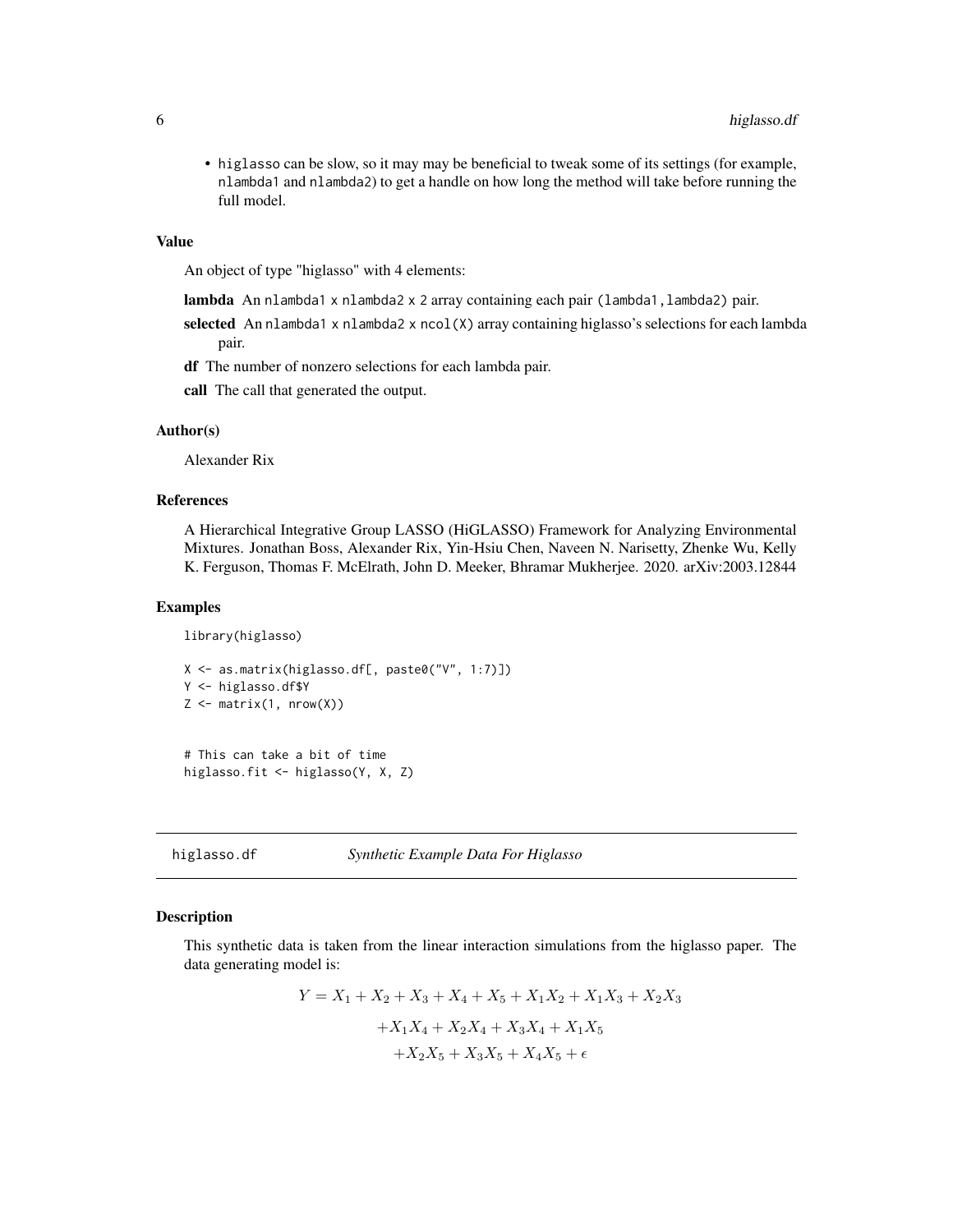#### <span id="page-6-0"></span>print.cv.higlasso 7

#### Usage

higlasso.df

#### Format

A data.frame with 500 observations on 11 variables:

Y Continuous response.

X1-X10 Covariates.

print.cv.higlasso *Print CV HiGLASSO Objects*

#### Description

print.cv.higlasso prints a fitted "cv.higlaso" object and returns it invisibly.

#### Usage

```
## S3 method for class 'cv.higlasso'
print(x, \ldots)
```
#### Arguments

|          | An object of type "cv.higlasso" to print          |
|----------|---------------------------------------------------|
| $\cdots$ | Further arguments passed to or from other methods |

#### Value

The original input, x (invisibly).